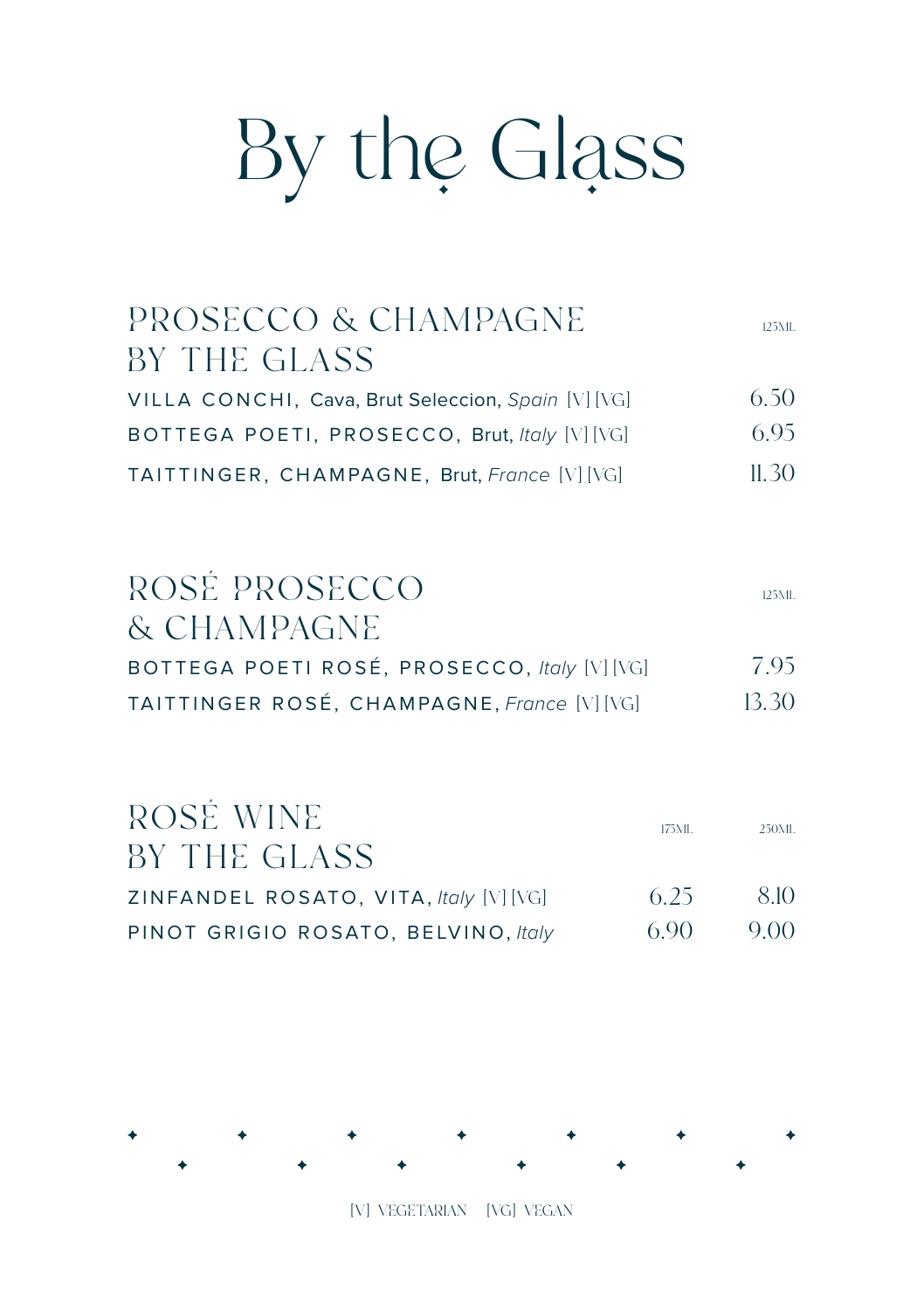# By the Glass

| WHITE WINE                                          | 175ML | 250ML |
|-----------------------------------------------------|-------|-------|
| BY THE GLASS                                        |       |       |
| ARIEN, AYRUM, Spain [V]                             | 5.50  | 6.95  |
| VERMENTINO, PASSO SARDO, Italy [V] [VG]             | 6.50  | 8.85  |
| CHARDONNAY, BARNABE, France [V] [VG]                | 7.00  | 9.00  |
| PINOT GRIGIO, BOTTEGA, Italy [V] [VG]               | 7.40  | 9.70  |
| SAUVIGNON BLANC.                                    | 8.00  | 10.35 |
| JOSEPH MELLOT DESTINEA, France [V] [VG]             |       |       |
| GAVI DI GAVI, ENRICO SERAFINO, Italy [V] [VG] 10.95 |       | 13.50 |

| RED WINE                                               | 175ML | 250ML  |
|--------------------------------------------------------|-------|--------|
| BY THE GLASS                                           |       |        |
| SHIRAZ, SOLSTICE, <i>Italy</i> [V] [VG]                | 5.50  | 6.95   |
| CABERNET SAUVIGNON.<br>SON EXCELLENCE, France [V] [VG] | 6.25  | 8.10   |
| MERLOT, BOTTEGA, Italy [V] [VG]                        | 7.10  | 9.30   |
| RIOJA CRIANZA, DON JACOBO, Spain [V] [VG]              | 8.00  | 10.50  |
| CAHORS MALBEC.<br>CHÂTEAU LABRANDE, France [V] [VG]    | 8.00  | 10.50  |
| PRIMITIVO, FEUDI SALENTINI 125, Italy                  | 8.75  | 11.5() |

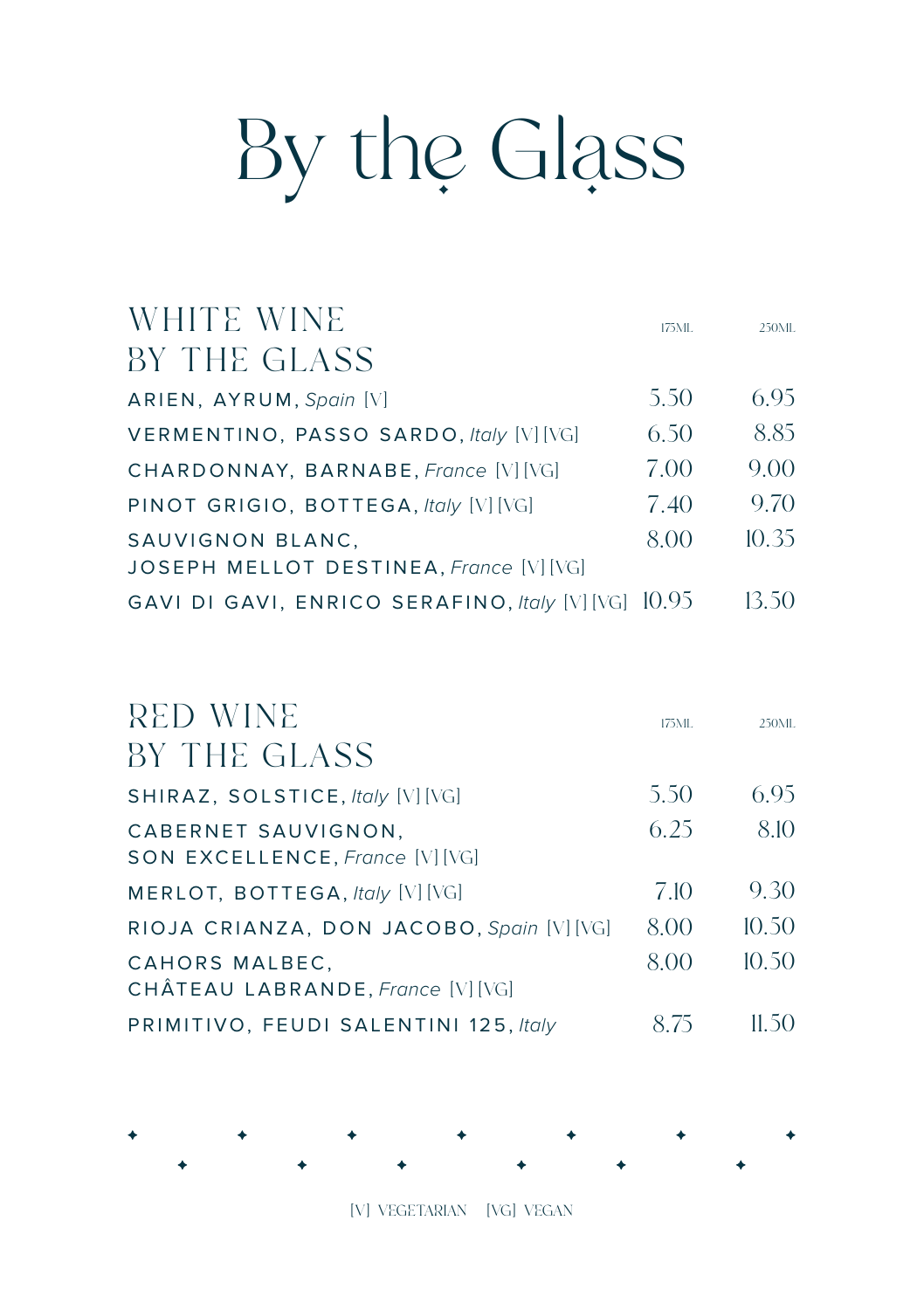# Champagne

# **CHAMPAGNE**

| TAITTINGER BRUT, CHAMPAGNE, France [V] [VG]<br>Aromas of brioche with fragrances of peach,<br>white flowers and vanilla pod                  | 65.00  |
|----------------------------------------------------------------------------------------------------------------------------------------------|--------|
| VEUVE CLICQUOT BRUT, CHAMPAGNE, France [V] [VG]<br>Slight sweetness and clean acidity, integrated notes<br>of melon, nuts and orange blossom | 79.95  |
| BELLE EPOQUE PERRIER JOUËT.<br><b>CHAMPAGNE, France</b>                                                                                      | 185.00 |
| An exceptional combination of freshness and finesse<br>with distinctive notes of white fruit and flowers                                     |        |

# ROSÉ CHAMPAGNE

| TAITTINGER ROSÉ, CHAMPAGNE, France [V] [VG]<br>Balance of crisp acidity and notes of wild raspberry,<br>cherry and blackcurrant                          | 77.00  |
|----------------------------------------------------------------------------------------------------------------------------------------------------------|--------|
| LAURENT-PERRIER ROSÉ, CHAMPAGNE, France [V] [VG]<br>Intensely fruity flavours of fresh strawberries, raspberries<br>and wild cherries. Long clean finish | 95.00  |
| BELLE EPOQUE ROSÉ PERRIER JOUËT,<br><b>CHAMPAGNE, France</b>                                                                                             | 275.00 |
| Beautiful luminous hue with hints of flint stone, blood orange<br>and subtle red berry flavours, exceedingly long finish                                 |        |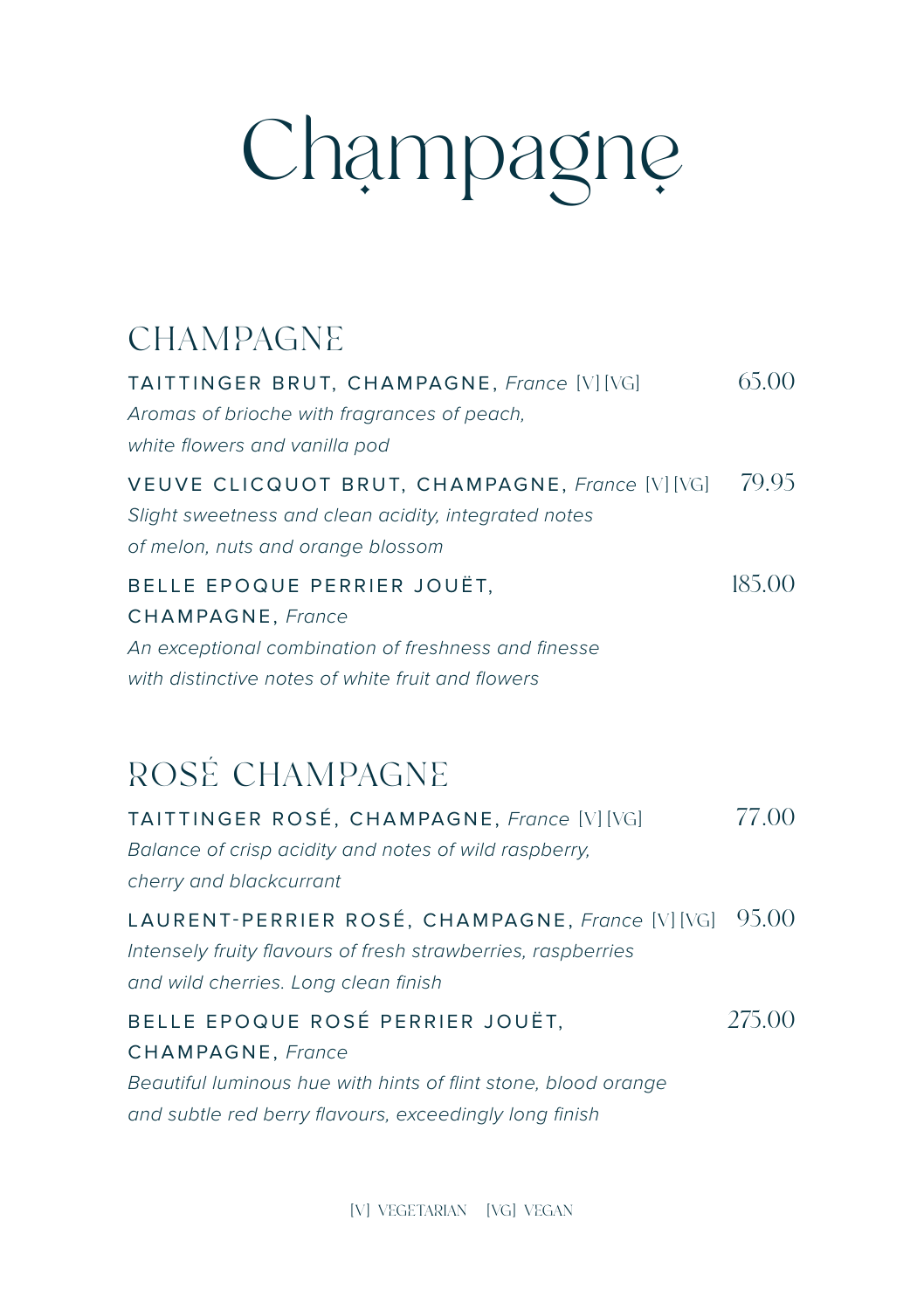# Sparkling

# SPARKLING WINE

| VILLA CONCHI BRUT SELECCION.                                         | 28.95 |
|----------------------------------------------------------------------|-------|
| CAVA, Catalunya, Spain [V] [VG]                                      |       |
| A Gold Medal winning refreshingly elegant Cava made                  |       |
| in the Champagne method                                              |       |
| BOTTEGA POETI, PROSECCO, Veneto, Italy [V] [VG]                      | 29.95 |
| Apple, citrus and peach on the nose with delicate floral             |       |
| acacia and wisteria notes on the palate                              |       |
| BOTTEGA POETI ROSÈ,                                                  | 32.95 |
| PROSECCO, Veneto, Italy [V] [VG]                                     |       |
| Rich fruitiness with hints of apple peach citrus and wild strawberry |       |

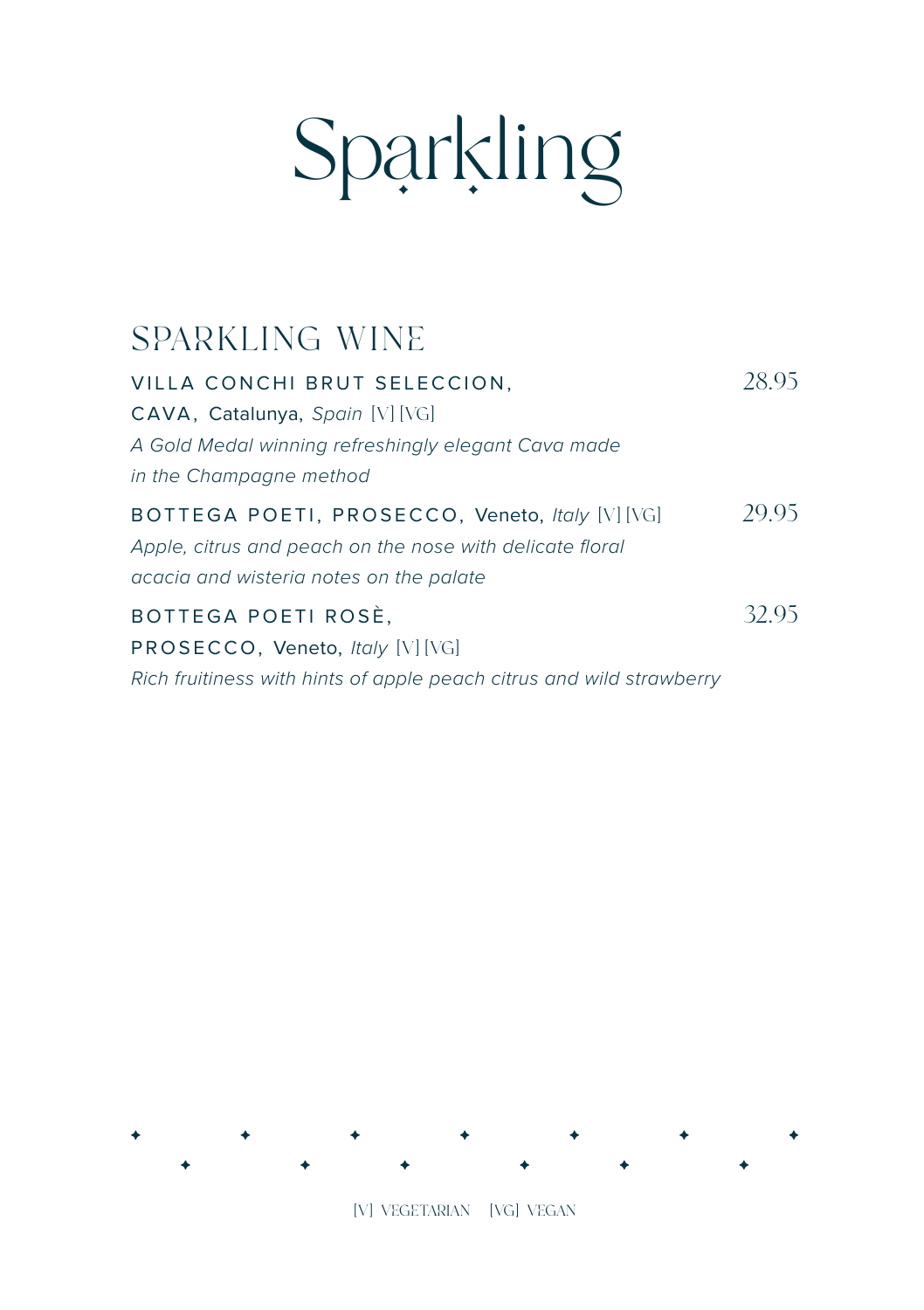# White Wine

## ITALIAN VERMENTINO, PASSO SARDO, Sardinia [V] [VG] 25.00 *This light and bright wine is bursting with fruit and floral aromas with crisp acidity* PINOT GRIGIO, BOTTEGA, Veneto [V] [VG] 27.50 *Light and dry with floral and citrus notes that lead to minerality on the finish* FALANGHINA, TENUTA 29.50 DEL PORCONERO, Campania [V] [VG] *Notes of dried herbs along with citrus and stone fruit flavours* GAVI DI GAVI, ENRICO SERAFINO, Piedmont [V] [VG] 39.00 *Lees aged for a richer mouthfeel with citrus aromas with an abundance of minerality on the palate* **FRENCH** CHARDONNAY, BARNABE, Languedoc-Roussillon [V] [VG] 25.95 *Green apple and vanilla on the nose, well balanced on the palate with creamy notes on the finish* PICPOUL DE PINET, 28.50 PETIT RONDE, Languedoc-Roussillon [V] [VG] *Herbal and citrus aromas with pleasant traits of acacia and hawthorn blossom*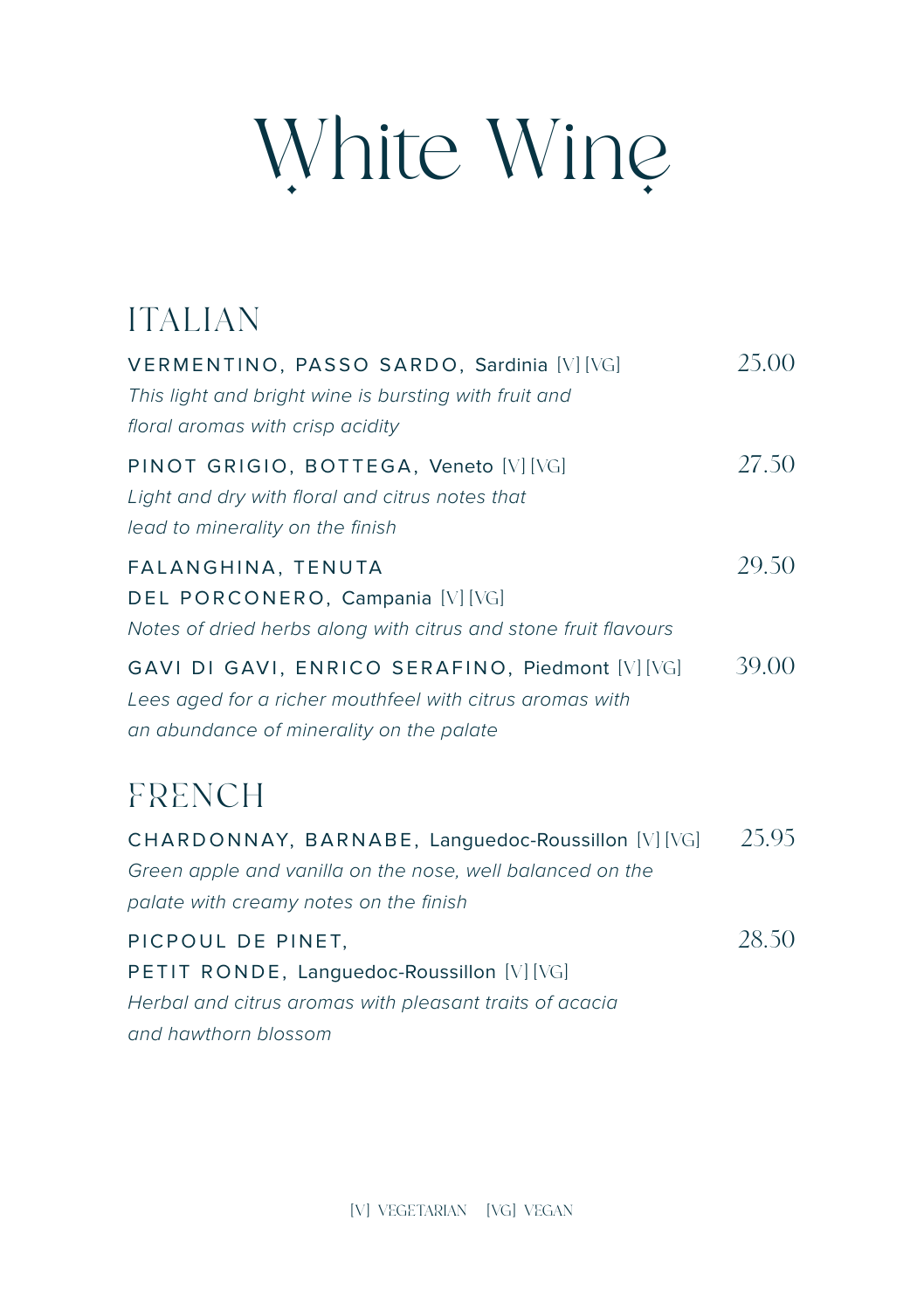| SAUVIGNON BLANC,<br>JOSEPH MELLOT DESTINEA, Loire Valley [V] [VG]<br>Referred to in France as a "petite Sancerre", Zesty and<br>zippy with a hint of passionfruit                        | 29.95 |
|------------------------------------------------------------------------------------------------------------------------------------------------------------------------------------------|-------|
| VIOGNIER, LE VERSANT, Languedoc-Roussillon [V] [VG]<br>Intense apricot, peach and rose flavours, with hints of ginger.<br>Smooth and fruity finish                                       | 30.00 |
| POUILLY-FUME, DOMAINE JEAN-CLAUDE<br>CHATELAIN, Loire Valley [V] [VG]<br>Elegant and mineral-led with flavours of gooseberry,<br>honeydew melon and lime with synonymous gun smoke notes | 47.00 |
| CHABLIS 1ER CRU, VIGNERONS<br>DE CHABLIS, Burgundy<br>A steely wine with pronounced acidity. A buttery palate, notes<br>of pineapple green apple and vanilla                             | 63.50 |
| <b>SPANISH</b>                                                                                                                                                                           |       |
| AIREN, AYRUM, Castilla [V]<br>Peachy and incredibly soft with notes of lychee and pineapple                                                                                              | 20.50 |
| RIOJA VIURA, BODEGAS CORRAL, Rioja [V] [VG]<br>Crisp and zesty white rioja with flavours of grapefruit,<br>tarragon and lime peel                                                        | 25.50 |
| ALBARINO, PACO & LOLA LOLO TREE, Rias Baixas [V]<br>Aromatic notes of green apple and lemon peel,<br>hints of flesh plum. Refreshing and balanced on the palate                          | 38.00 |
| <b>GREEK</b>                                                                                                                                                                             |       |
| RETSINA, TSANTALI, Halkidiki<br>Bright pale-yellow colour with light golden hues. The nose                                                                                               | 29.00 |

*is vibrant with aromas of citrus, pear, and apple, as well as elegant fresh pine resin. Mouth-watering with a dry and refreshing palate*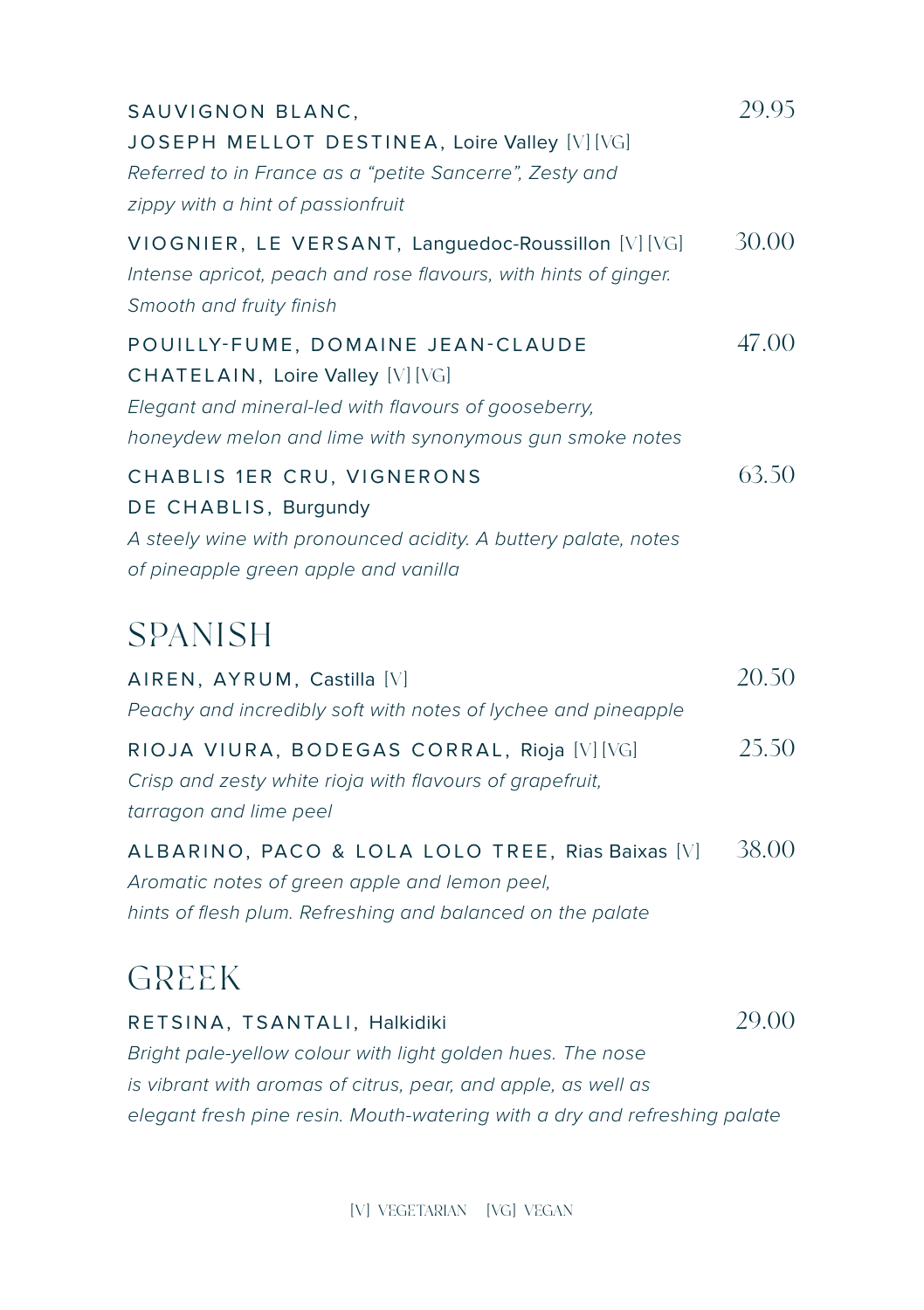# Red Wine

# ITALIAN

| SHIRAZ, SOLSTICE, Campania [V] [VG]<br>A Shiraz with some new world style to it, quite light-bodied<br>with hedgerow fruit and pepper notes                                                      | 20.50 |
|--------------------------------------------------------------------------------------------------------------------------------------------------------------------------------------------------|-------|
| NERO D, AVOLA, ALLUMEA ORGANIC, Sicily [V] [VG]<br>The vines are an average of 25 years old. Certified<br>organic and suitable for vegans; wines are unoaked,<br>fruit forward and easy drinking | 25.50 |
| MERLOT, BOTTEGA, Veneto [V] [VG]<br>Dark fruit flavours such as blackcurrant and bramble<br>with velvety tannins                                                                                 | 26.50 |
| FIOREBELLA, ROSSO APPASSIMENTO, Veneto [V] [VG]<br>Intense ruby-red with a bouquet of cherry, dried fruit and chocolate.<br>Full-bodied and round with a spiciness and lingering finish          | 29.50 |
| PRIMITIVO, FEUDI SALENTINI 125, Puglia<br>Oak aged red with an elegant, intense aroma. Notes of<br>ripe plum, cherry jam, tobacco leaf and cocoa followed<br>by notes of white pepper spice      | 33.00 |
| CHIANTI CLASSICO RISERVA,<br>VICCHIOMAGGIO, Toscana [V] [VG]<br>Perfumed and elegant wine with notes of chocolate strawberries<br>and candied cherry. Soft and silky with a long finish          | 46.00 |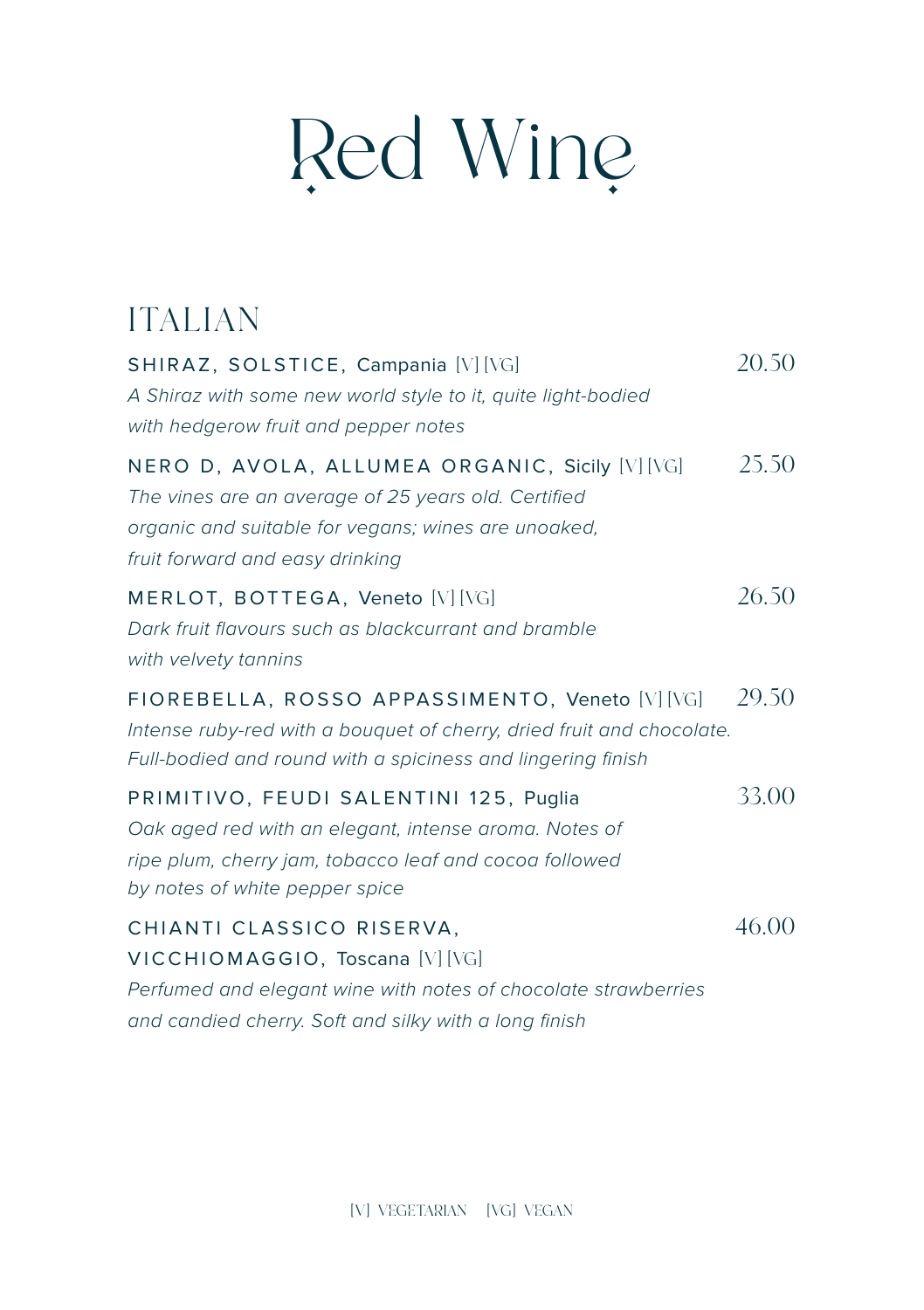| AMARONE DELLA VALPOLICELLA<br>CLASSICO, BOLLA, Veneto<br>A complex perfume of black cherry, prune, raisin and cedar<br>spice with balsamic hints and a long, elegant finish                                          | 72.00 |
|----------------------------------------------------------------------------------------------------------------------------------------------------------------------------------------------------------------------|-------|
| GAJA CA'MARCANDA 'PROMIS', Tuscany<br>This super Tuscan wine opens with aromas of violet and wild<br>rose which transcends into more earthy notes on the pallet<br>with an abundance of mulberry and wild strawberry | 78.00 |
| FRENCH                                                                                                                                                                                                               |       |
| CABERNET SAUVIGNON,<br>SON EXCELLENCE, Languedoc-Roussillon [V] [VG]<br>Blackcurrant and bramble fruit aromas with a light hint of<br>green pepper, smooth and fruity with a hint of spice and seasoning             | 23.00 |
| CAHORS MALBEC, CHÂTEAU<br>LABRANDE, Nouvelle Aquitaine [V] [VG]<br>Intense fruit flavours of raspberry, blackcurrant and blackberry<br>with a full fruity palate and soft tannins                                    | 30.00 |
| PINOT NOIR, REBELLION<br>ORGANIC, Languedoc-Roussillon [V] [VG]<br>The nose shows blackberry and other hedgerow fruits, the<br>palate is fruity with balanced notes of caramel and liquorice                         | 34.00 |
| SAINT-EMILION GRAND CRU,<br>CHÂTEAU DES BARDES, Bordeaux<br>Rich fruit aromas, juicy with sweet tannins back by soft touches<br>of vanilla from time spent in oak                                                    | 65.00 |
| POMEROL, BY CLINET, Bordeaux<br>This terrific Merlot from Bordeaux displays aromas of<br>forest fruits, liquorice, and bergamot. Notes of oriental spice<br>and plum bring intensity to the finish                   | 83.00 |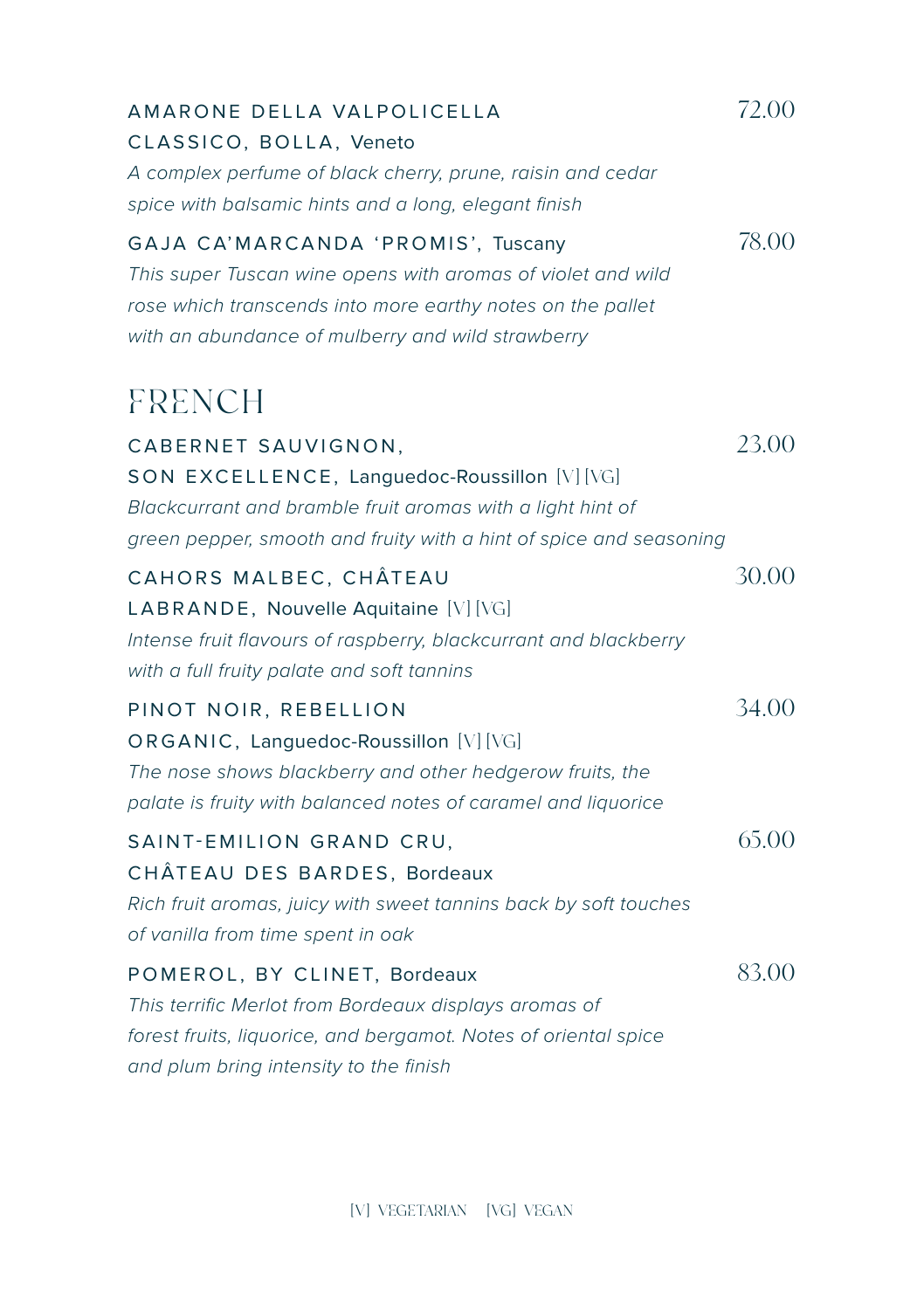# Red Wine

# **SPANISH**

RIOJA CRIANZA, VINA REAL, Rioja [V] [VG] 29.95 *Ruby red with a medium intensity, notes of red fruit and vanilla with silky tannins, medium body, sweet, spicy and has a long finish*

RIBERA DEL DUERO, ROLLAND 45.00 & GALARRETA, Castillia [V] [VG] *An overlooked Spanish gem. Full bodied and concentrated with aromas of cinnamon, lavender, and black cherry with a smooth textured fleshy palate*

# LEBANESE

CHATEAU MUSAR HOCHAR, Bekaa Valley [V] [VG] 59.00 *Aromas of tobacco, cigar box and chocolate a with spicy red and black fruits with a sweet and savoury spice finish*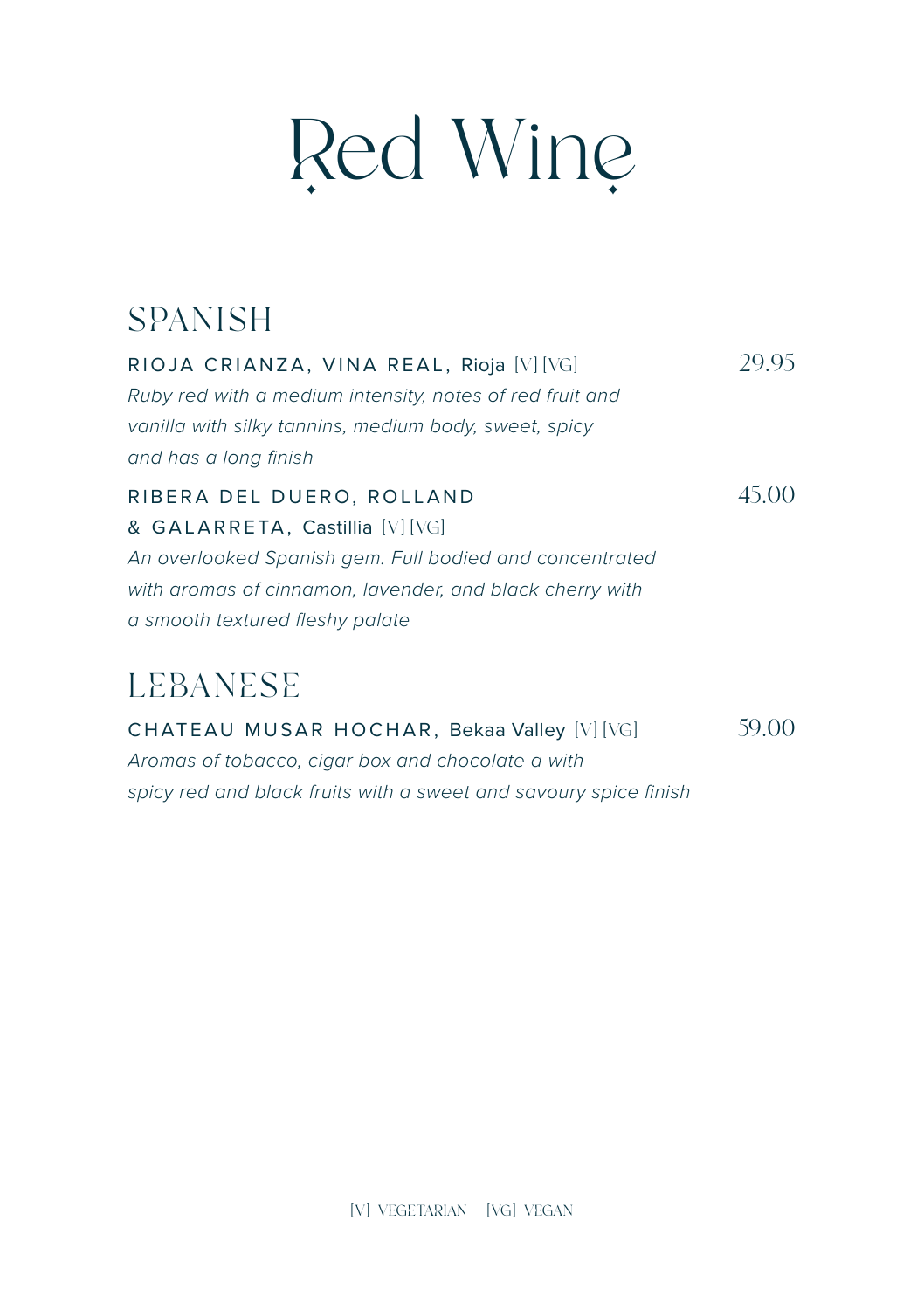# Rosé Wine

# ITALY

| ZINFANDEL ROSATO, VITA, Puglia [V] [VG]<br>Medium dry and deliciously fruity with subtle red berry flavours                                                  | 23.00 |
|--------------------------------------------------------------------------------------------------------------------------------------------------------------|-------|
| PINOT GRIGIO ROSATO, PARINI, Veneto<br>Coppery-pink colour, delicate and fruity bouquet,<br>soft and fresh on the palate                                     | 25.50 |
| FRENCH                                                                                                                                                       |       |
| CÔTES DE PROVENCE ROSÉ,<br>CHÂTEAU DES FERRAGES, Provence [V] [VG]<br>An elegant and bright rose, with aromas of<br>strawberry, grapefruit, citrus and peach | 37.50 |
| CHATEAU D'ESCLANS<br>WHISPERING ANGEL, Provence [V] [VG]<br>Flavours of redcurrant, dried flowers and spices, with                                           | 53.00 |

*a subtle herbal quality and a firm finish*

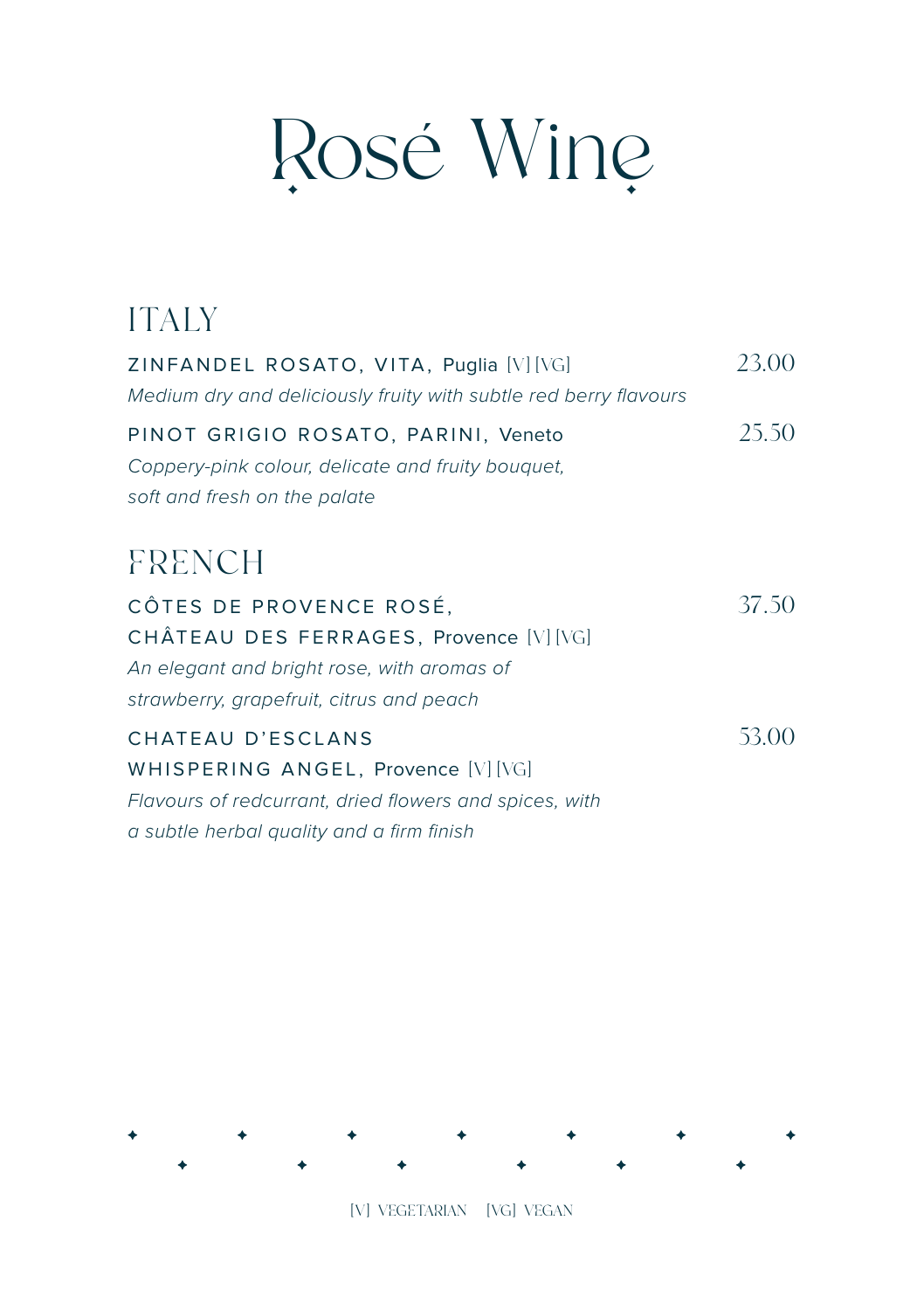# COCKTAILS SPRITZ & FIZZ

### CUCUMBER AND ELDERFLOWER 7.50 HUGO SPRITZ

*Elderflower liqueur, lime juice, fresh mint, Prosecco and soda. Fresh cucumber and mint*

### STRAWBERRY AND SICILIAN 7.95 LEMON BELLINI

*Limoncello, citrus and fraise syrup topped with Prosecco. Garnished with strawberry petals and dehydrated lemon*

## APEROL SPRITZ 7.95

*Aperol, Prosecco and soda. Garnished with a dehydrated orange wheel*

### BERGAMOT AND 8.50

GRAPEFRUIT SPRITZ *Italicus, citrus, grapefruit and Malfy Rosa gin*

ROSE SPRITZ

*topped with Prosecco and soda. Garnished with dehydrated grapefruit*

# STRAWBERRY AND 8.50

*Beefeater Pink, Lanique liqueur, lemon juice, strawberry and fresh mint topped with white wine and soda*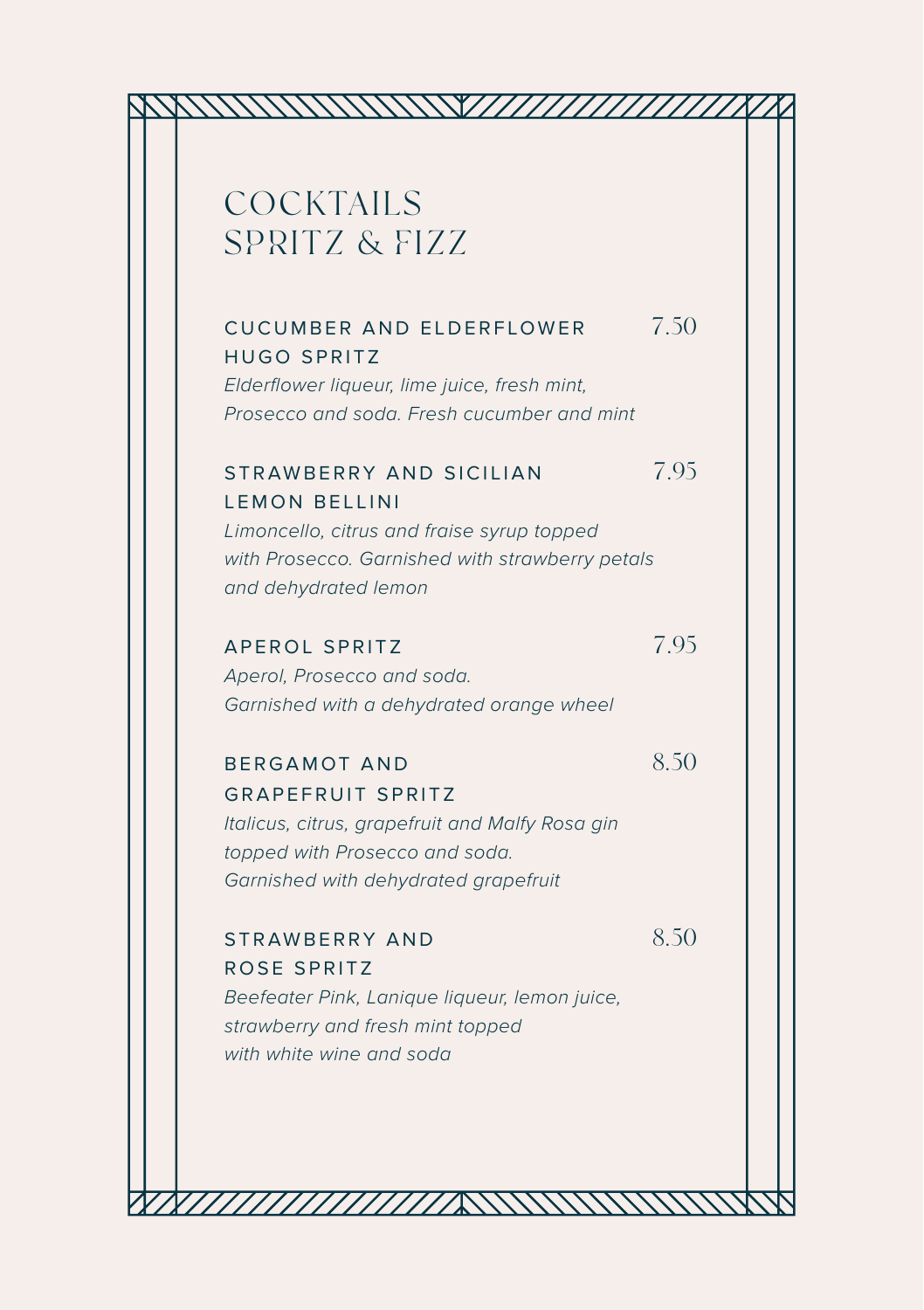# **COCKTAILS** ARTEZZAN CLASSICS

| 8.95<br>or raspberry twist<br>8.25<br>NEGRONI<br>Gin, Campari and Antica formula stirred<br>over ice, garnished with a dehydrated<br>orange wheel<br>8.50<br>MARGARITA<br>Tequila blanco, Cointreau, fresh lime<br>and simple Syrup. Garnished with<br>a lime wheel and a salted rim<br>8.95<br><b>VANILLA FRENCH MARTINI</b><br>Absolut Vanilla vodka, Chambord, fresh<br>blackberries and pineapple juice, garnished<br>with raspberry dust and blackberry<br>9.95<br>PORN STAR MARTINI<br>Vanilla vodka, Passoã, pineapple juice, fresh | MOJITO<br>Bacardi Carta Blanca, fresh lime, fresh mint<br>and simple syrup topped with soda | 7.95 |
|--------------------------------------------------------------------------------------------------------------------------------------------------------------------------------------------------------------------------------------------------------------------------------------------------------------------------------------------------------------------------------------------------------------------------------------------------------------------------------------------------------------------------------------------|---------------------------------------------------------------------------------------------|------|
|                                                                                                                                                                                                                                                                                                                                                                                                                                                                                                                                            | Add a strawberry, passion fruit                                                             |      |
|                                                                                                                                                                                                                                                                                                                                                                                                                                                                                                                                            |                                                                                             |      |
|                                                                                                                                                                                                                                                                                                                                                                                                                                                                                                                                            |                                                                                             |      |
|                                                                                                                                                                                                                                                                                                                                                                                                                                                                                                                                            |                                                                                             |      |
| caramelised passion fruit and a shot of Prosecco                                                                                                                                                                                                                                                                                                                                                                                                                                                                                           | lemon juice and passion fruit syrup with a                                                  |      |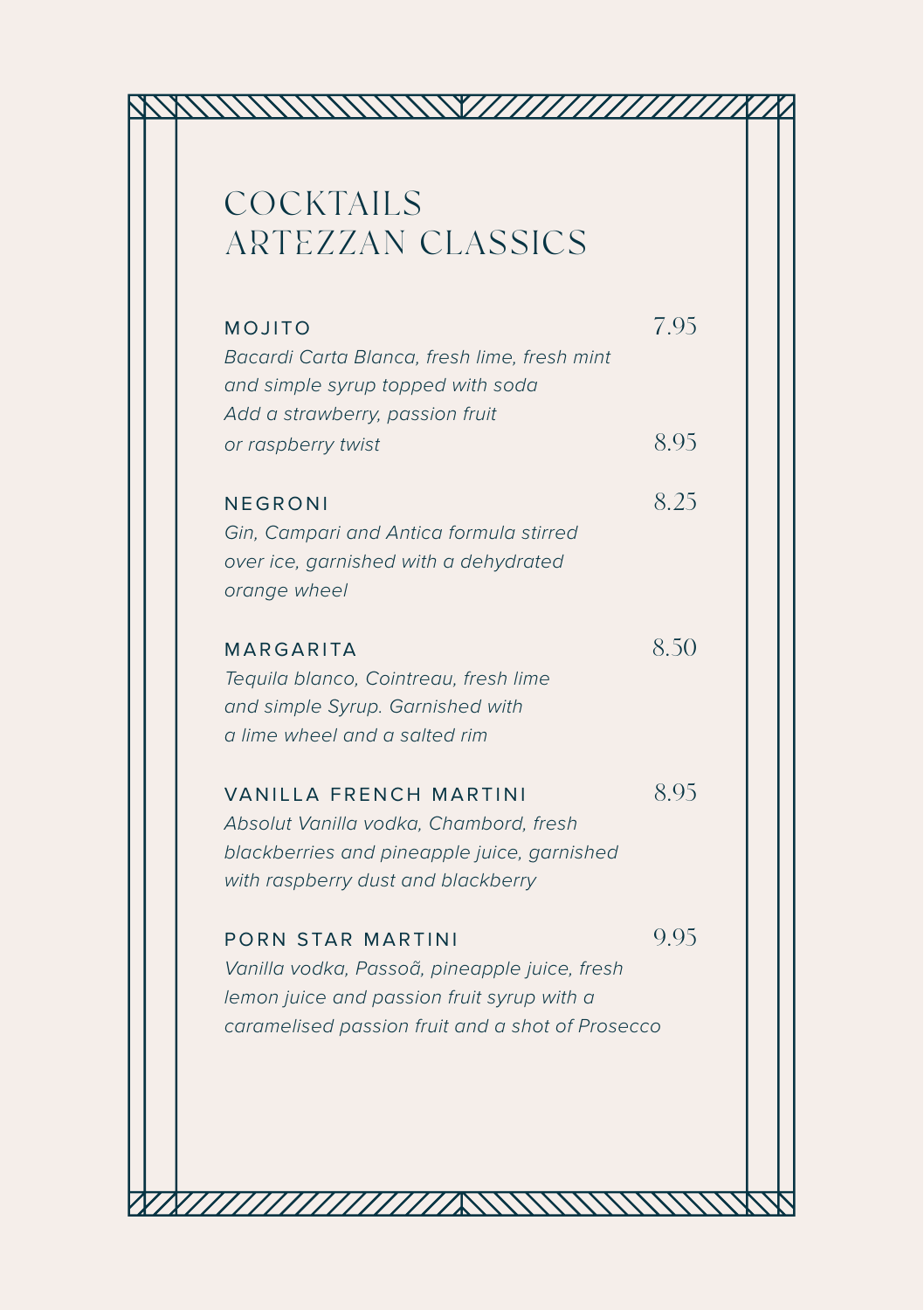## COCKTAILS ARTEZZAN SIGNATURE

STRAWBERRY AND APPLE MARTINI 795 *Rum, Manzana Verde, Fraise de bois, Aquafaba, strawberry purée, lime juice and passion fruit syrup. Garnished with dehydrated apple and strawberry petals*

### BERGAMOTTO SBAGLIATO 8.50

*Beefeater gin, Italicus and Cinzano bianco topped with Prosecco. Garnished with a dehydrated orange wheel*

### RASPBERRY AND RETSINA SLING 8.50

*Vodka, Amaretto, lemon Juice, apple juice and raspberry syrup topped Retsina wine and soda. Garnished with dehydrated apple and rosemary*

### PEAR AND BERRY MARTINI 8.50

*Xante Pear Brandy, Chambord, Cassis and Aquafaba mixed with apple and cranberry juice. Garnished with a dehydrated redcurrant parcel*

## TEQUILA ENVY 9.00

*Tequila, Blue Curacao, passion fruit syrup, fresh lime and pineapple juice. Garnished with raspberry dust and an edible butterfly*

### ARTEZZAN'S IONIAN MISTRESS 9.95

*Absolut Raspberry Vodka, Passoa, Guava Juice, Passionfruit syrup and fresh lemon. With an edible Butterfly and Raspberry dust. Accompanied with a shot of Pink Prosecco*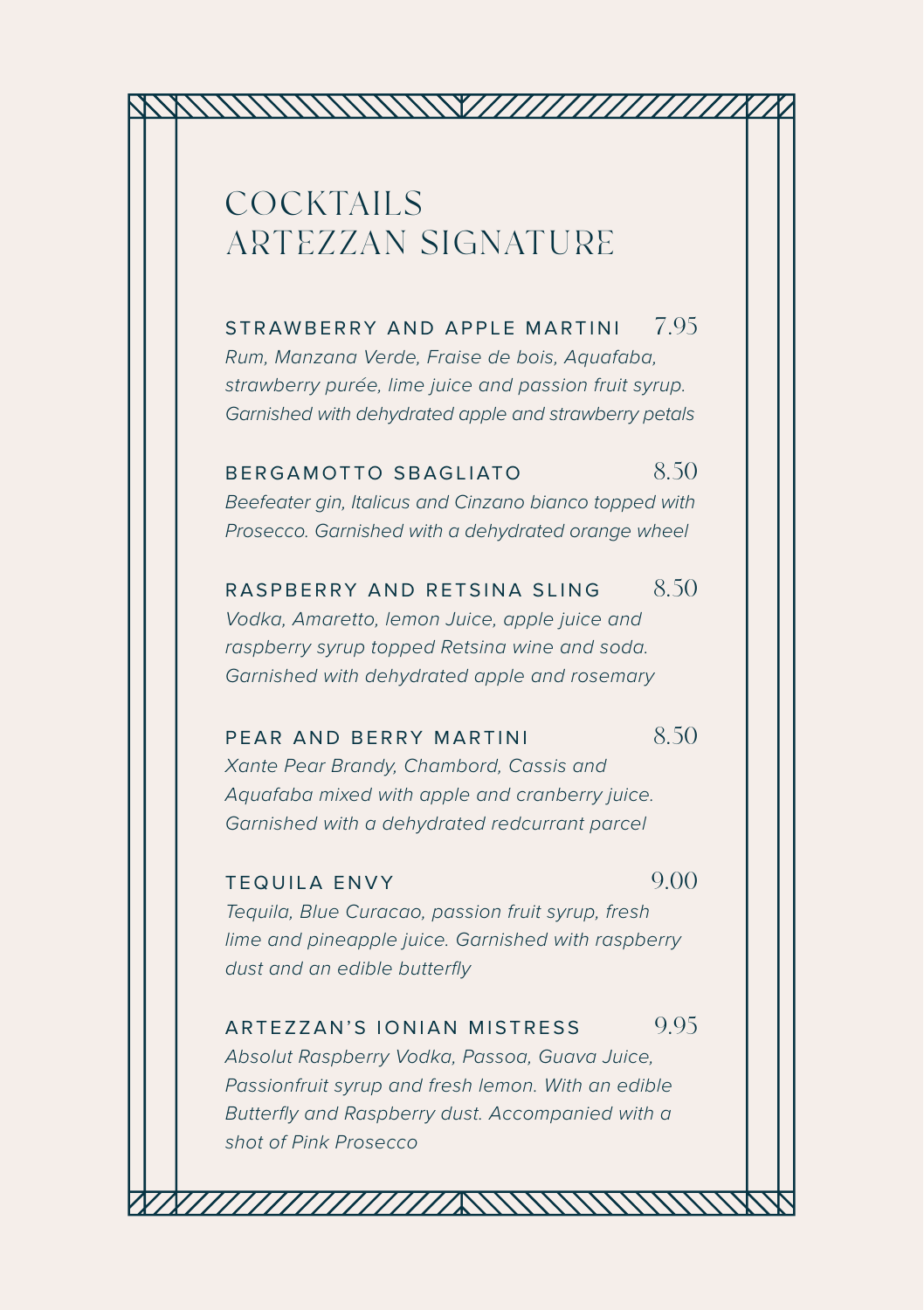## ARTEZZAN GIN SERVES

### VIOLETTE AND PEACH GIN 8.50

*Boe Palma Violet gin and peach liqueur served with Fever-Tree Elderflower. Garnished with viola flowers and an edible butterfly*

### BRAMBLE AND RASPBERRY GIN 8.50

*Bombay Bramble gin and framboise served with Fever-Tree tonic. With fresh raspberries and viola flowers*

### PASSION FRUIT AND 8.50 STRAWBERRY GIN

*Boe passion fruit Gin and Wild Strawberry Liqueur, served with Fever-Tree Mediterranean tonic.Garnished with dehydrated strawberry petals and passion fruit*

### BERGAMOT AND LEMON GIN 8.50

*Malfy Limon gin, Italicus and fresh basil served with Fever Tree Mediterranean tonic. Garnished with dehydrated lemon and viola flowers*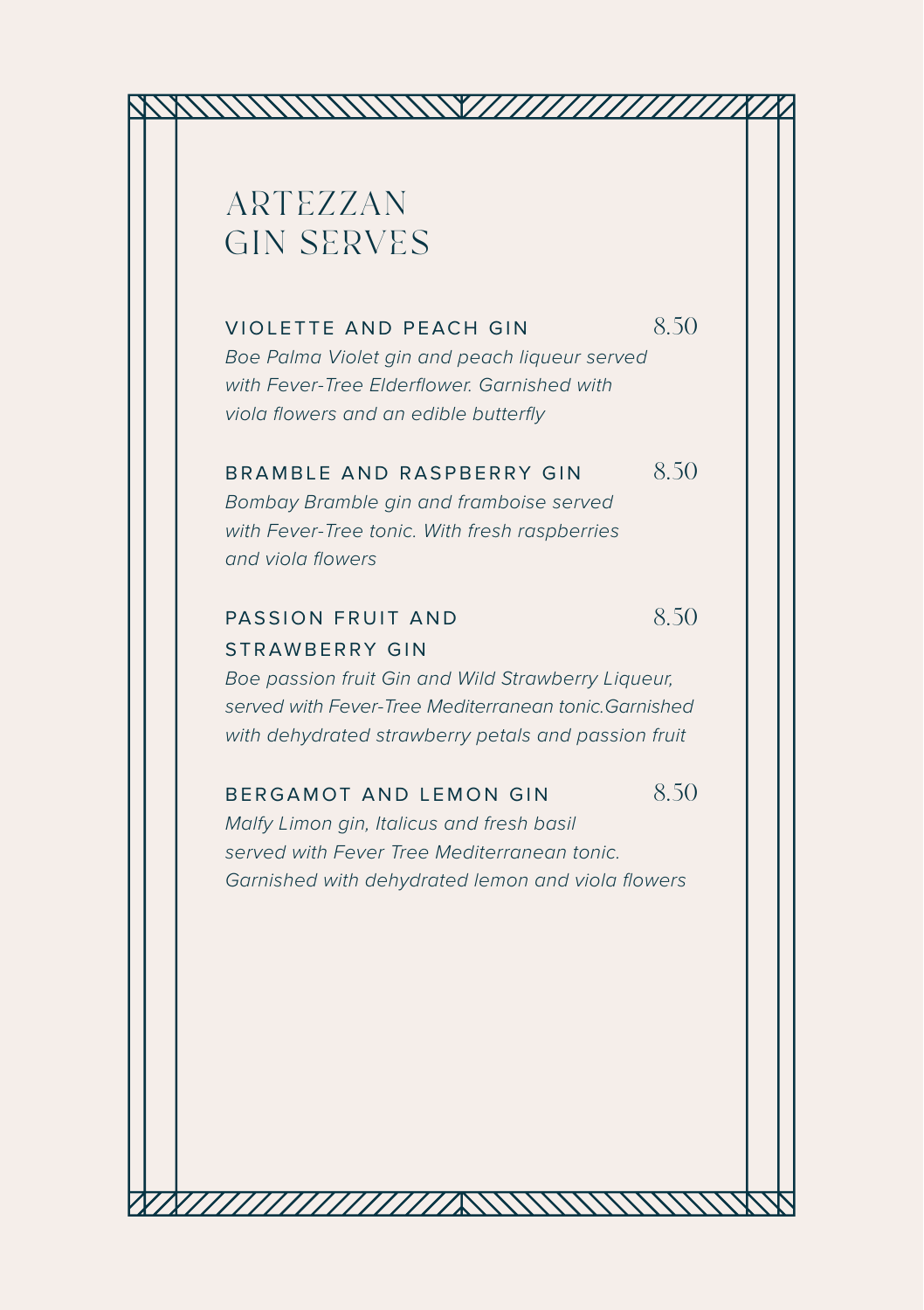# DESSERT AND DIGESTIVE COCKTAILS

COFFEE AND  $8.50$ CARAMEL ALEXANDER *Metaxa, coffee liqueur, caramel syrup, and cream. Garnished with Abracci Dust*

### ESPRESSO MARTINI 8.50

*Vanilla Vodka, Tia Maria, coffee and vanilla syrup. Garnished with coffee beans and chocolate dust*

COCOA AND CHERRY 11.00 SMOKED MANHATTAN *Woodford Reserve, cherry brandy, Curacao*

*liqueur and cherry syrup smoked in a cloche with apple wood chips*

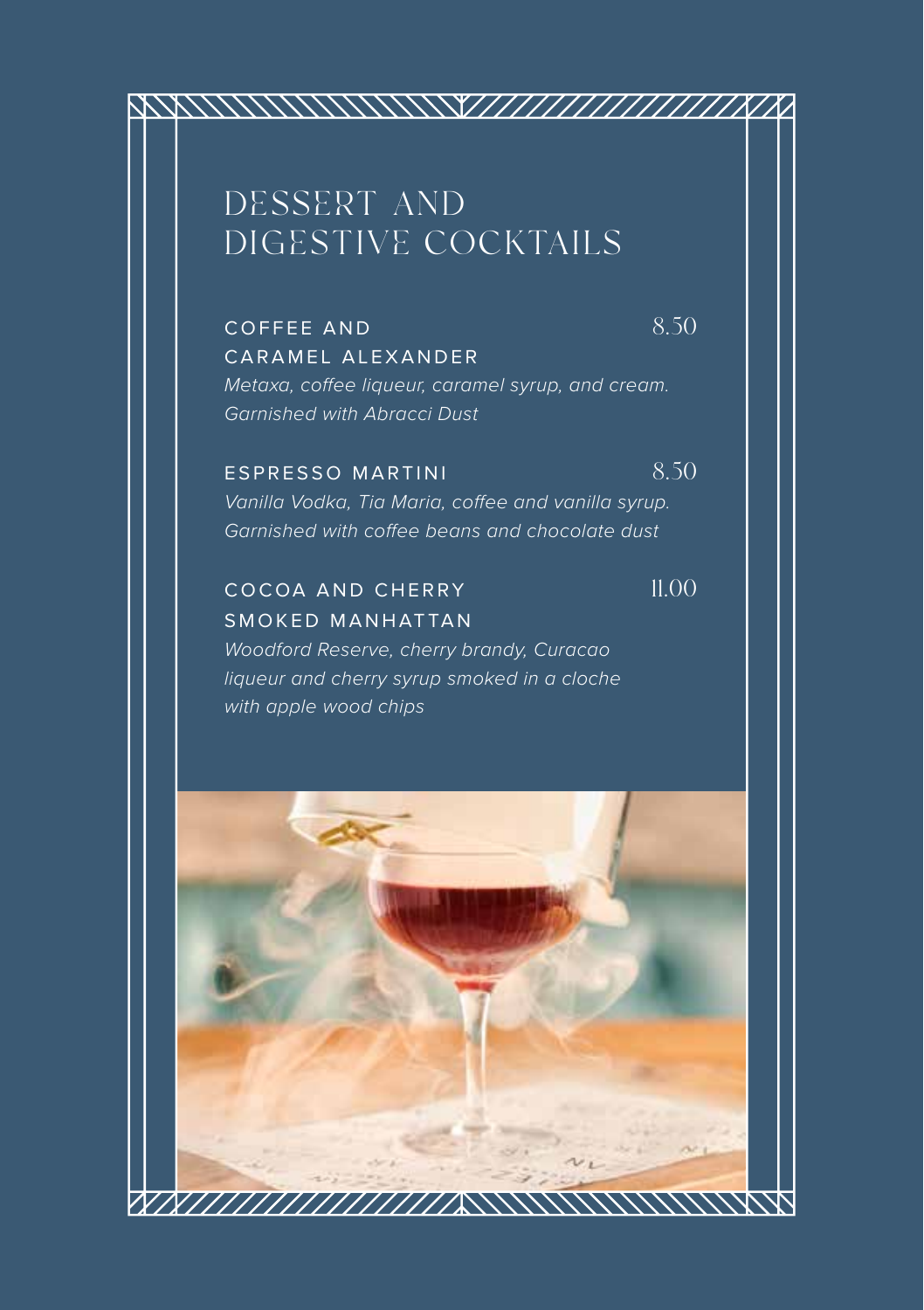# NON-ALCOHOLIC **COCKTAILS**

NIL-JITO 4.25 *Apple juice, simple syrup, fresh mint and lime juice topped with lemonade. Finished with fresh mint Add a strawberry or peach twist* 5.00

QUINTESSENCE COOLER 4.25 *Fresh cucumber elderflower cordial, mint and lemon juice topped with Guava and soda. Garnished with cucumber and fresh mint*

NOT SO FRENCH MARTINI 4.50 *Cedars Wild, pineapple juice and Cassis simple syrup. Garnished with raspberry dust*

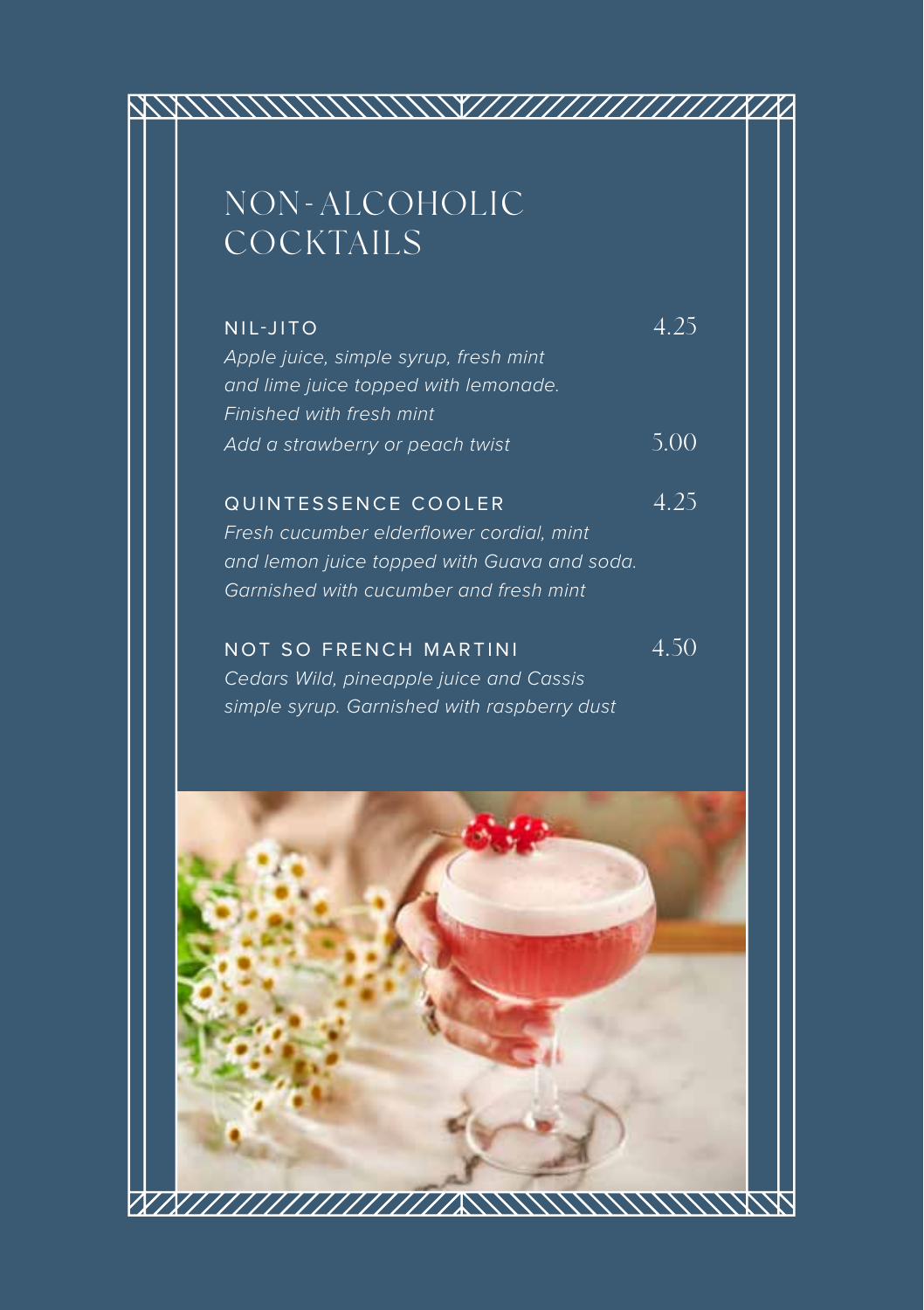# Beers and Ciders

| DRAUGHT BEER          | <b>HALF</b> | <b>PINT</b> |
|-----------------------|-------------|-------------|
| <b>ANGELO PORETTI</b> | 2.55        | 5.10        |
| ESTRELLA DAMM         | 2.75        | 5.50        |
| BOTTLED BEER          |             |             |
| <b>SAGRES</b>         |             | 4.95        |
| MENABREA BLONDE       |             | 5.00        |
| MENARREA AMBER        |             | 5.00        |
| ESTRELLA DAMM INEDIT  |             | 5.85        |
| PERONI NASTRO         |             | 4.95        |
| PERONI LIBERA         |             | 4.00        |
| ESTRELLA GALICIA GF   |             | 5.00        |
| ALHAMBRA RESERVE      |             | 5.95        |
|                       |             |             |

## BOTTLED CIDER

| MAELOC APPLE      | 5.00 |
|-------------------|------|
| MAELOC STRAWBERRY | 5.65 |

| + + + + + + + + +                                                                                                                                                                                                             |  |  |  |  |  |  |
|-------------------------------------------------------------------------------------------------------------------------------------------------------------------------------------------------------------------------------|--|--|--|--|--|--|
| . The contract of the contract of the contract of the contract of the contract of the contract of the contract of the contract of the contract of the contract of the contract of the contract of the contract of the contrac |  |  |  |  |  |  |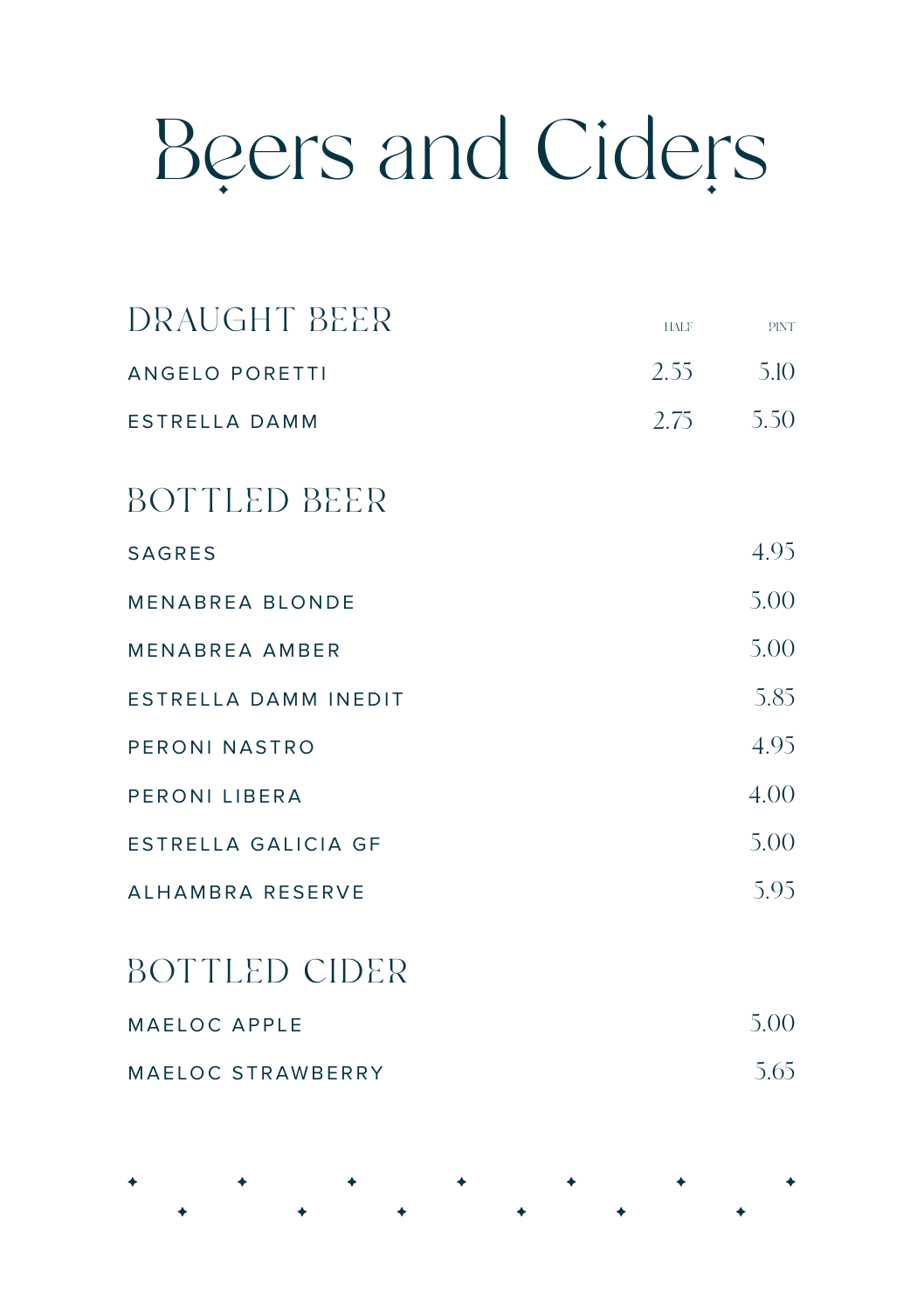# SPIRITS

| 4.25 |
|------|
|      |
| 4.25 |
| 4.45 |
| 4.45 |
| 4.45 |
| 4.45 |
| 4.50 |
| 4.50 |
| 4.50 |
| 4.75 |
| 4.75 |
| 5.25 |
| 5.50 |
|      |

### VODKA 25ML

| Absolut Vodka            | 415  |
|--------------------------|------|
| Absolut Vanilla          | 4.50 |
| <b>Absolut Raspberry</b> | 4.50 |
| Ciroc                    | 4.75 |
| Grey Goose               | 525  |
|                          |      |

### WHISKEY 25ML

| Jameson's            | 4.15 |
|----------------------|------|
| Chivas Regal         | 4.20 |
| Glenmorangie         | 4.45 |
| Glenmorangie Lasanta | 5.50 |
| Dalwinne             | 525  |
| Lagavulin            | 6.30 |

### BOURBON 25ML

| <b>Wild Turkey 81</b>   | 4.45 |
|-------------------------|------|
| Jack Daniels            | 4.45 |
| <b>Woodford Reserve</b> | 4.45 |
| Eagle Rare              | 525  |

### BRANDY 25ML

| Metaxa                  | 4.15  |
|-------------------------|-------|
| Martell VS              | 4.20  |
| <b>Remy Martin VSOP</b> | 4.75  |
| Martell XO              | 11.55 |

### TEQUILA 25ML

| Olmeca Blanco   | 415  |
|-----------------|------|
| Olmeca Reposado | 445  |
| Cazcabel Coffee | 445  |
| Patron Gold     | 5.25 |

### RUM 25ML

| Bacardi Carta Blanca | 415  |
|----------------------|------|
| Sagatiba Pura        | 4.20 |
| <b>Sailor Jerry</b>  | 4.50 |
| Kraken               | 4.50 |
| Koko Kanu            | 4.45 |
| Bacardi 8            | 4.75 |
| FI Dorado 15         | 5.50 |
|                      |      |

### LIQUORS 25ML

| Amaretto           | 4.20 |
|--------------------|------|
| Campari            | 4.20 |
| Luxardo Limoncello | 4.20 |
| Baileys 50ML       | 5.00 |
| Tia Maria          | 5.25 |
| Cointreau          | 445  |
| Lanique            | 4 45 |
|                    |      |